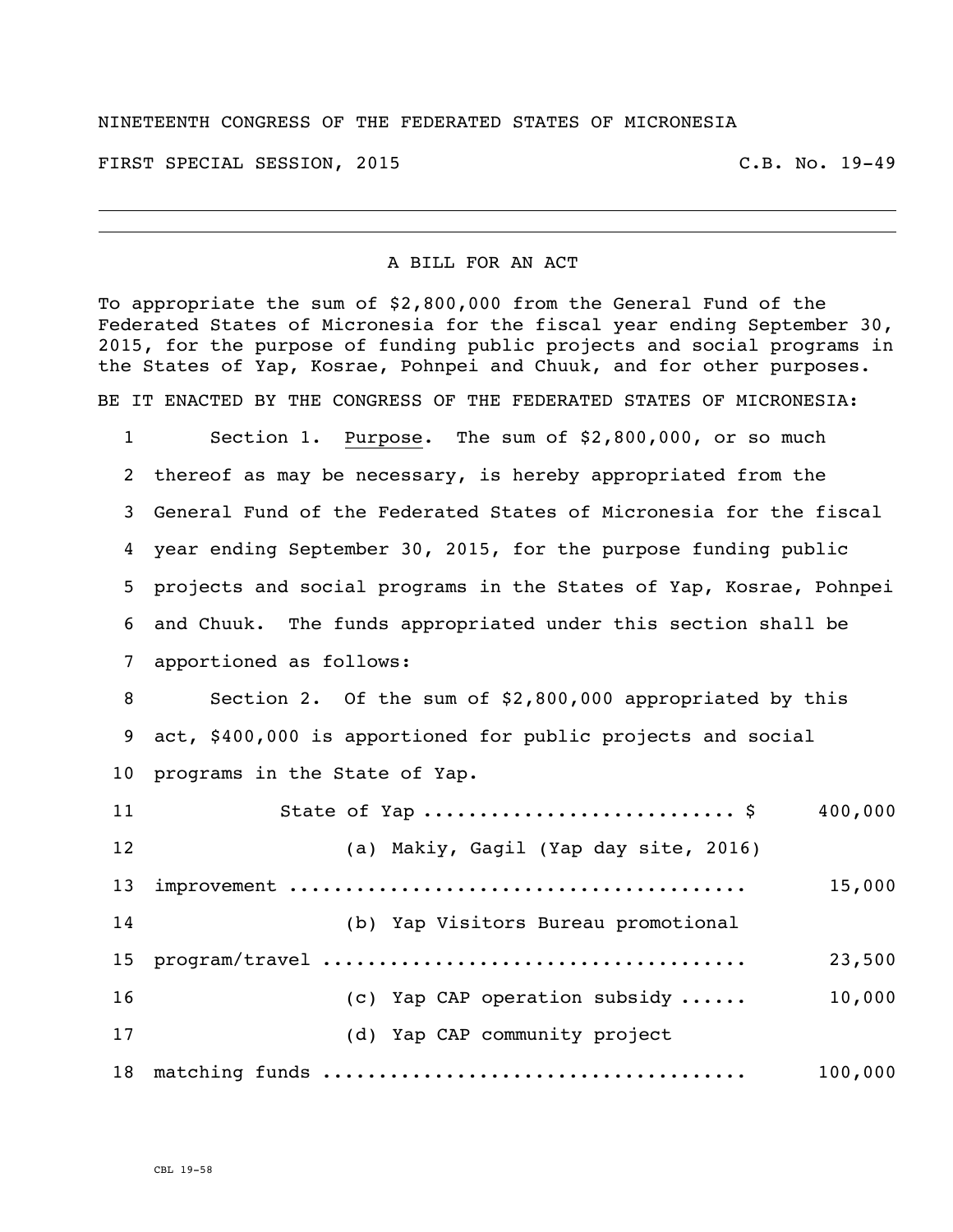| $\mathbf 1$    | (e) Dugor community men's house  \$                          | 18,000  |
|----------------|--------------------------------------------------------------|---------|
| $\overline{2}$ | (f) Yap Department of Education                              |         |
| 3              | (teachers' supplemental funding)                             | 26,000  |
| 4              | $(g)$ Dock construction                                      | 207,500 |
| 5              | Section 3. Of the sum of \$2,100,000 appropriated by this    |         |
| 6              | act, \$300,000 is apportioned for public projects and social |         |
| 7              | programs in the State of Kosrae.                             |         |
| 8              | State of Kosrae                                              | 400,000 |
| 9              | (a) COM-Poultry Pilot project                                | 20,000  |
| 10             | (b) Ditch improvement                                        |         |
| 11             | (Srem to Infala, Malem)                                      | 2,000   |
| 12             | (c) Outreach program                                         | 30,000  |
| 13             | (d) B.A. program                                             | 40,000  |
| 14             | (e) Kosrae High School lunch program                         | 40,000  |
| 15             | (f) Contractual Service for                                  |         |
| 16             | Special Assistant and office equipment                       | 10,000  |
| 17             | (g) Malem multi purpose building                             | 20,000  |
| 18             | (h) Utwe multi purpose building                              | 20,000  |
| 19             | (i) Contributions to State, Municipal                        |         |
| 20             | & Community activities, programs and events                  | 10,000  |
| 21             | (j) Contractual Service                                      |         |
| 22             | (Security quards)                                            | 5,000   |
| 23             | (k) Junior Tennis travel needs                               | 3,000   |
| 24             | (1) Road improvement projects                                | 50,000  |
| 25             | (m) Agriculture projects                                     | 75,000  |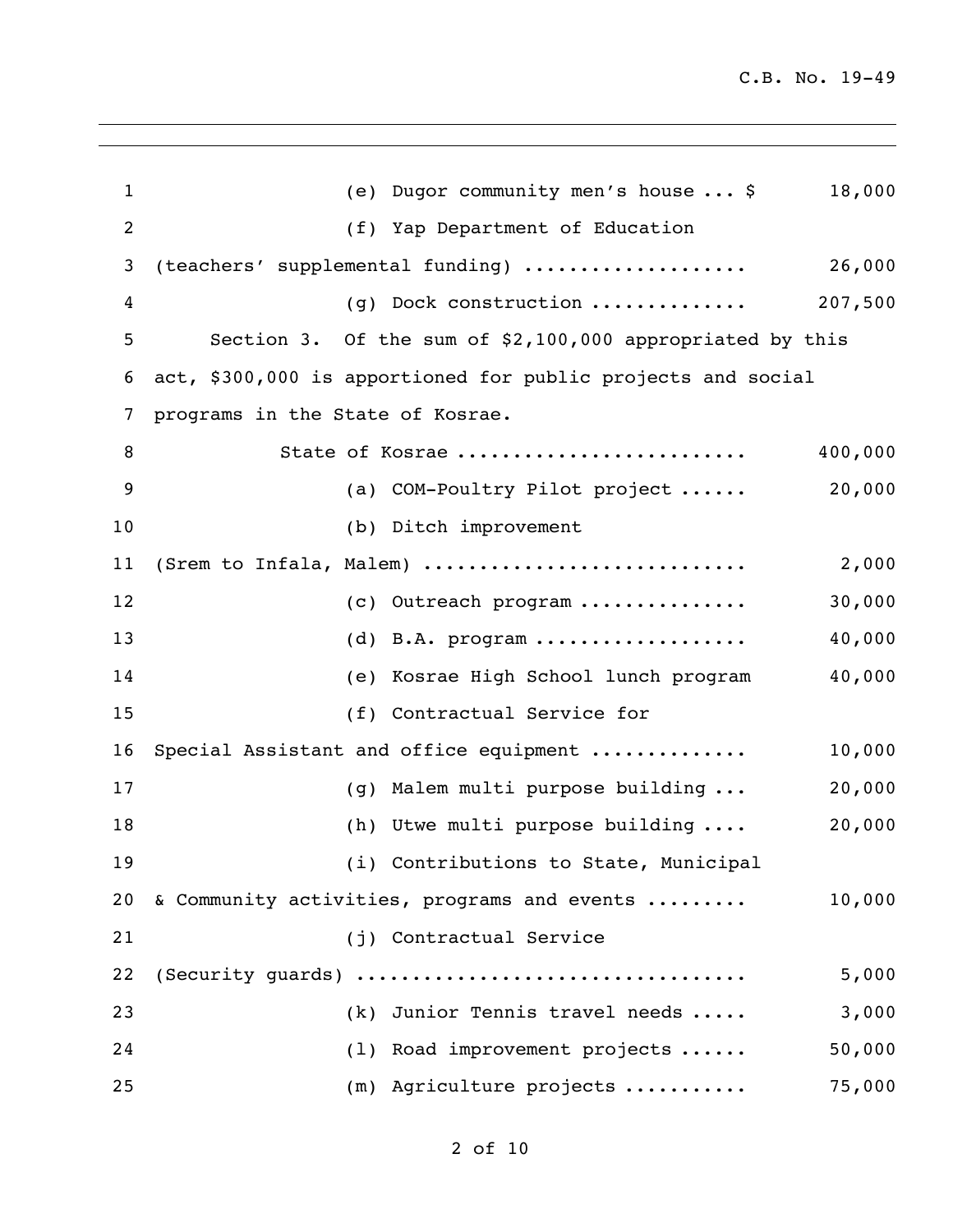| $\mathbf{1}$   | (n) Water system projects  \$<br>55,000                      |  |
|----------------|--------------------------------------------------------------|--|
| $\overline{c}$ | 20,000<br>(o) Fishing project                                |  |
| 3              | Section 4. Of the sum of \$2,800,000 appropriated by this    |  |
| 4              | act, \$800,000 is apportioned for public projects and social |  |
| 5              | programs in the State of Pohnpei.                            |  |
| 6              | 800,000<br>State of Pohnpei                                  |  |
| 7              | $(1)$ At-Large<br>200,000                                    |  |
| 8              | 20,000<br>(a) Sports facility upgrade/equipment              |  |
| 9              | 15,000<br>Nanpil basketball court<br>(b)                     |  |
| 10             | 50,000<br>Home solar systems for outer islands<br>(C)        |  |
| 11             | (d) Communication system upgrade                             |  |
| 12             | 10,000                                                       |  |
| 13             | (e) Road maintenance /beautification                         |  |
| 14             | & supplies/equipment<br>20,000                               |  |
| 15             | 20,000<br>(f) Youth/community projects                       |  |
| 16             | 50,000<br>Water system projects<br>(g)                       |  |
| 17             | 10,000<br>Medical referrals<br>(h)                           |  |
| 18             | 5,000<br>(i) State/Municipal travel needs                    |  |
| 19             | 200,000<br>(2) Election District No. 1                       |  |
| 20             | (a) Kolonia Public Market improvement<br>45,000              |  |
| 21             | (b) Basketball court's                                       |  |
| 22             | 20,000<br>improvement/lightings                              |  |
| 23             | (c) Pohnpei fishing club                                     |  |
| 24             | (boat launching improvement-Dekehtik area)<br>10,000         |  |
| 25             | (d) Beautification/clean up projects<br>15,000               |  |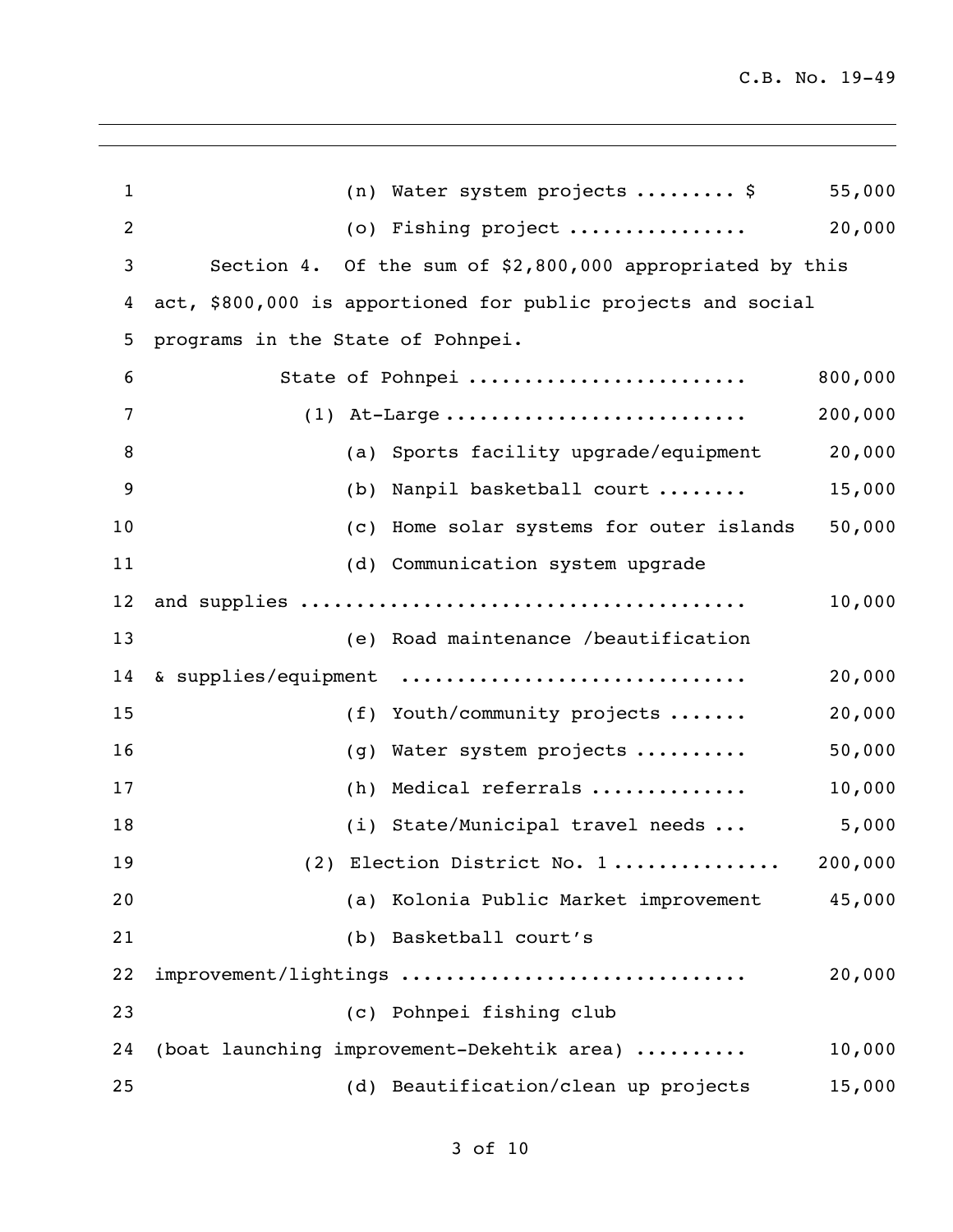| 1              |     | (e) Roads improvement  \$                                      | 110,000 |
|----------------|-----|----------------------------------------------------------------|---------|
| 2              |     | (3) Election District No. 2                                    | 200,000 |
| 3              |     | (a) Salapwuk school road paving                                | 40,000  |
| 4              |     | (b) Tomworohi, Madolenihmw road upgrade                        | 10,000  |
| 5              |     | (c) Capacity building (training for                            |         |
| 6              |     | APIPA 2015 participants                                        | 10,000  |
| $\overline{7}$ |     | (d) Pahndopw road paving                                       | 25,000  |
| 8              |     | (e) Pwoaipwoai (Pohnuhs) road upgrade                          | 10,000  |
| 9              |     | (f) Lukop/Metipw water                                         |         |
| 10             |     | system extension                                               | 20,000  |
| 11             |     | (g) Nanpahlap, Madolenihmw                                     |         |
| 12             |     | road maintenance                                               | 10,000  |
| 13             |     | (h) Rohi water system (boundary) upgrade                       | 10,000  |
| 14             |     | (i) Upper PATS (Madolenihmw) road upgrade                      | 10,000  |
| 15             | (j) | Equipment rental                                               | 4,500   |
| 16             |     | (k) Student's finance assistance                               | 5,000   |
| 17             |     | (1) Administrative costs                                       |         |
| 18             |     | (Election District No. 2)                                      | 5,000   |
| 19             |     | $(m)$ Coral materials purchase                                 | 10,000  |
| 20             |     | (n) PVC pipes/water catchment                                  | 10,000  |
| 21             |     | (o) Outreach program                                           | 20,000  |
| 22             |     | (4) Election District No. 3                                    | 200,000 |
| 23             |     | (a) Roads improvement                                          | 20,000  |
| 24             |     | Section 5. Of the sum of \$2,800,000 appropriated by this      |         |
| 25             |     | act, \$1,200,000 is apportioned for public projects and social |         |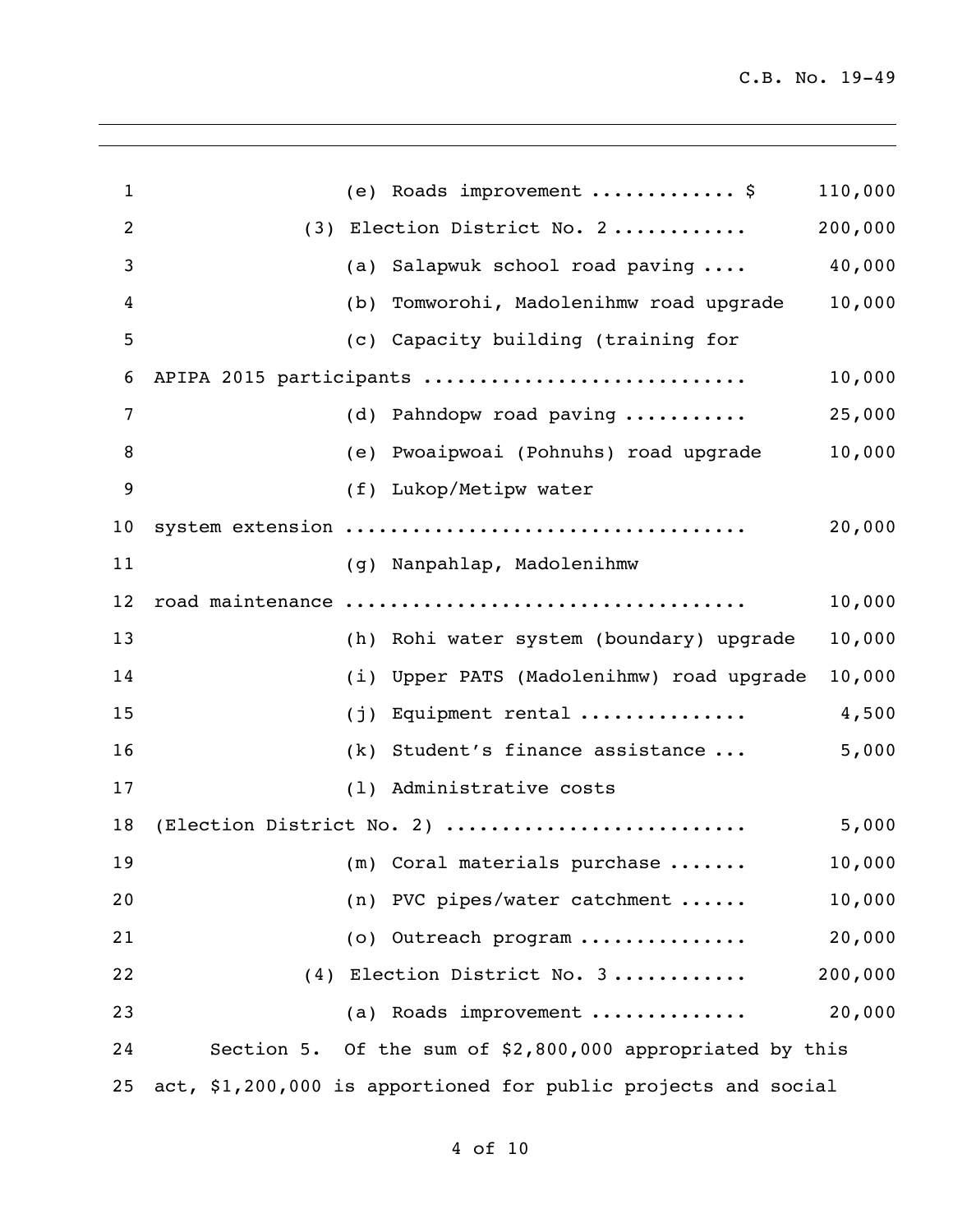| 1              | programs in the State of Chuuk.                 |           |
|----------------|-------------------------------------------------|-----------|
| $\overline{c}$ | State of Chuuk  \$                              | 1,200,000 |
| 3              | $(1)$ At-Large                                  | 200,000   |
| 4              | (a) Allottee's administrative                   |           |
| 5              |                                                 | 30,000    |
| 6              | (b) Contributions to State, Municipal           |           |
| 7              | & Community activities, programs and events     | 30,000    |
| 8              | (c) Community infrastructure &                  |           |
| 9              | housing improvement/renovation/new construction | 40,000    |
| 10             | (d) Women home economic projects                | 20,000    |
| 11             | Municipal subsidies/obligations<br>(e)          | 20,000    |
| 12             | POL/Freight/Charters<br>(f)                     | 20,000    |
| 13             | Leadership/Patients/Students travel<br>(q)      | 10,000    |
| 14             | (h) Municipal office/Facility                   |           |
| 15             | Construction/Improvement                        | 30,000    |
| 16             | (2) Election District No. 1                     | 200,000   |
| 17             | (a) Road Improvement                            | 200,000   |
| 18             | (3) Election District No. 2                     | 200,000   |
| 19             | (a) Land transportation                         | 15,000    |
| 20             | (b) Outreach program                            | 20,000    |
| 21             | (c) Student's financial assistance/             |           |
| 22             | outstanding debts payment                       | 10,000    |
| 23             | (d) Social Security Premium contribution        | 5,000     |
| 24             | Road improvement & equipment purchase<br>(e)    | 45,000    |
| 25             | Repatriation of human remains<br>(f)            | 10,000    |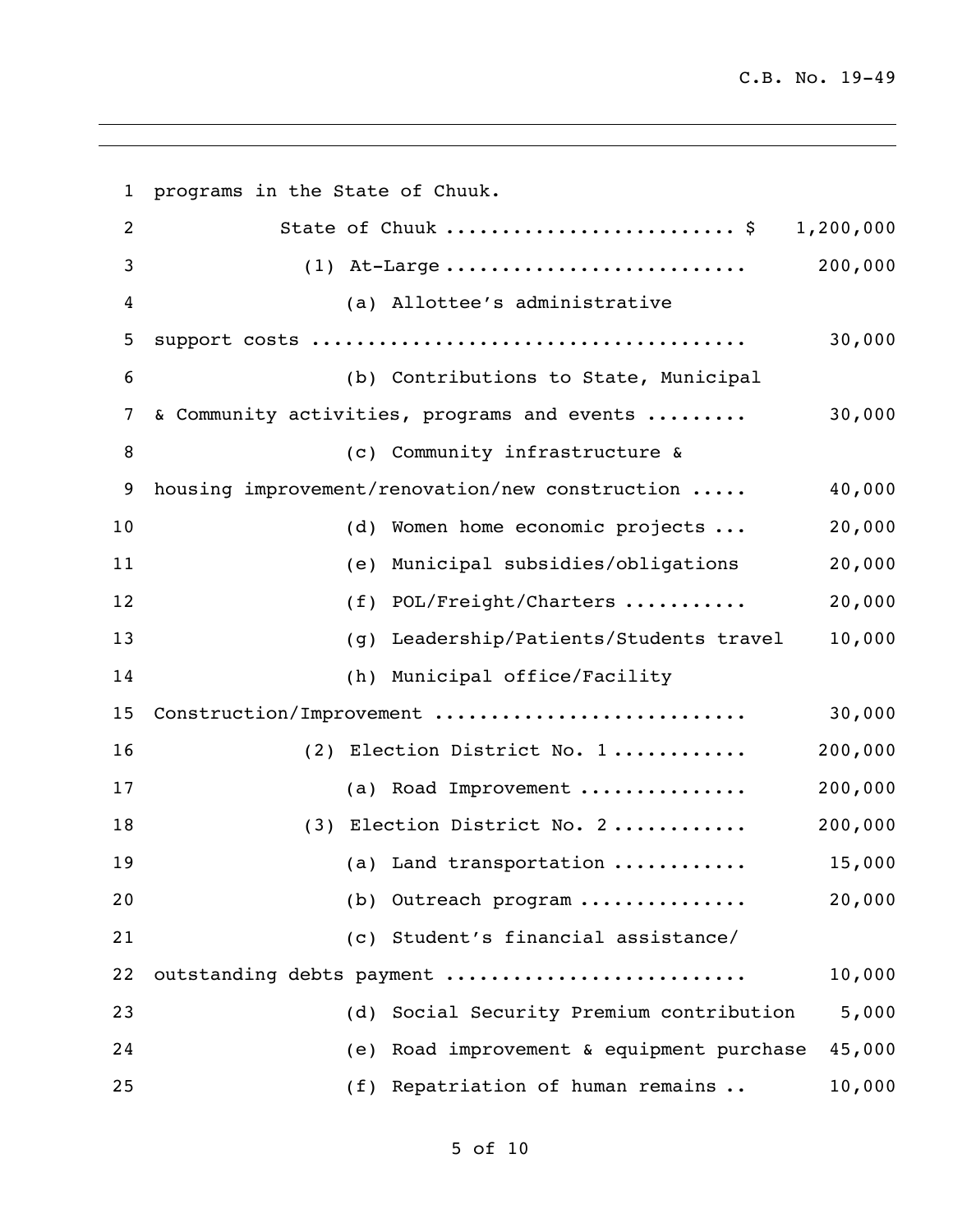| $\mathbf{1}$   | Fishing project  \$<br>(q)                 | 30,000  |
|----------------|--------------------------------------------|---------|
| $\overline{2}$ | Food relief assistance<br>(h)              | 20,000  |
| 3              | (i) Housing & Community Halls              |         |
| 4              |                                            | 30,000  |
| 5              | (j) Kokumi inauguration & related costs    | 5,000   |
| 6              | (k) Office of Governor subsidy             |         |
| 7              |                                            | 10,000  |
| 8              | (4) Election District No. 3                | 200,000 |
| 9              | (a) Home, housing and multipurpose         |         |
| 10             | building improvement and renovation        | 20,000  |
| 11             | (b) Fishing project                        | 20,000  |
| 12             | (c) Southern Namoneas leadership           |         |
| 13             | conference, travel and hosting             | 10,000  |
| 14             | (d) Municipal government operation/subsidy |         |
| 15             | (i) Tonowas municipal government           | 10,000  |
| 16             | (ii) Fefan municipal government            | 10,000  |
| 17             | (iii) Uman municipal government            | 10,000  |
| 18             | (iv) Parem municipal government            | 5,000   |
| 19             | (v) Tsis municipal government              | 5,000   |
| 20             | (e) Tonowas Ice Plant operational cost     | 5,000   |
| 21             | (f) Seawalls improvement and repair        | 15,000  |
| 22             | (g) Roads improvement/repair               |         |
| 23             | and beatification                          | 10,000  |
| 24             | (h) Administrative support                 |         |
| 25             |                                            | 15,000  |

of 10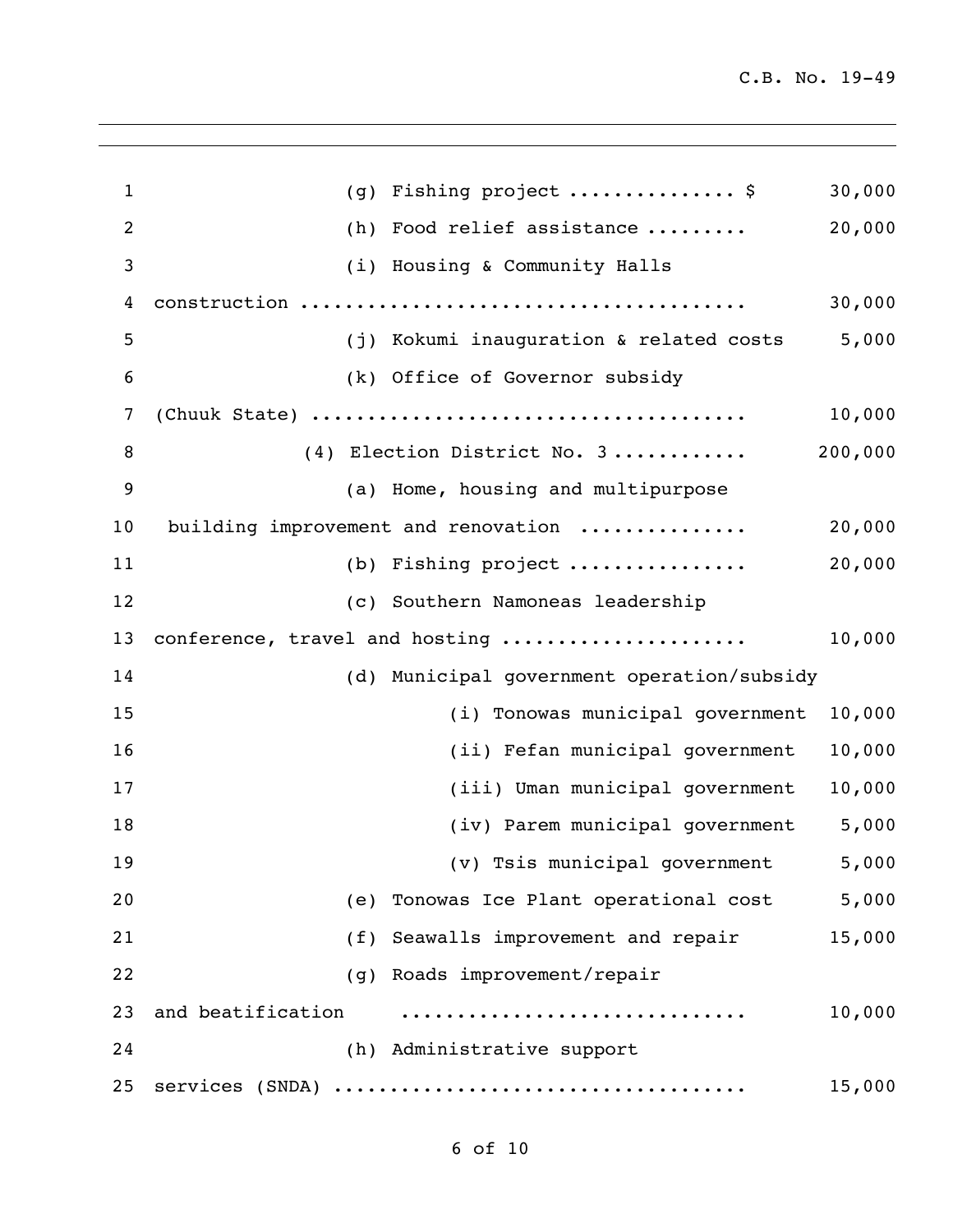| $\mathbf{1}$    | (i) Students' financial assistance \$    | 10,000  |
|-----------------|------------------------------------------|---------|
| $\overline{2}$  | (j) Leaders/Patients/Students            |         |
| 3               |                                          | 10,000  |
| 4               | (k) Youth activities/events/             |         |
| 5               | program/equipment                        | 5,000   |
| $6\phantom{1}6$ | (1) Food relief assistance               |         |
| 7               | (aftermath of Typhoon Maysak)            | 30,000  |
| 8               | (m) Water systems improvement and repair | 5,000   |
| 9               | (n) Sewing project                       | 5,000   |
| 10              | (5) Election District No. 4              | 200,000 |
| 11              | (a) Youth activities, events &           |         |
| 12              |                                          | 15,000  |
| 13              | (b) Students' financial                  |         |
| 14              | assistance subsidy                       | 20,000  |
| 15              | (c) Repatriation of human remain/        |         |
| 16              | funeral and travel expenses              | 15,000  |
| 17              | (d) Administrative costs                 |         |
| 18              | (Faichuk Development Authority)          | 20,000  |
| 19              | (e) Land transportation need             | 15,000  |
| 20              | Humanitarian relief/<br>(f)              |         |
| 21              | assistance subsidy                       | 30,000  |
| 22              | Fishing project subsidy<br>(g)           | 30,000  |
| 23              | Sewing project subsidy<br>(h)            | 20,000  |
| 24              | Capacity building/training<br>(i)        | 20,000  |
| 25              | Leadership/patients/<br>(j)              |         |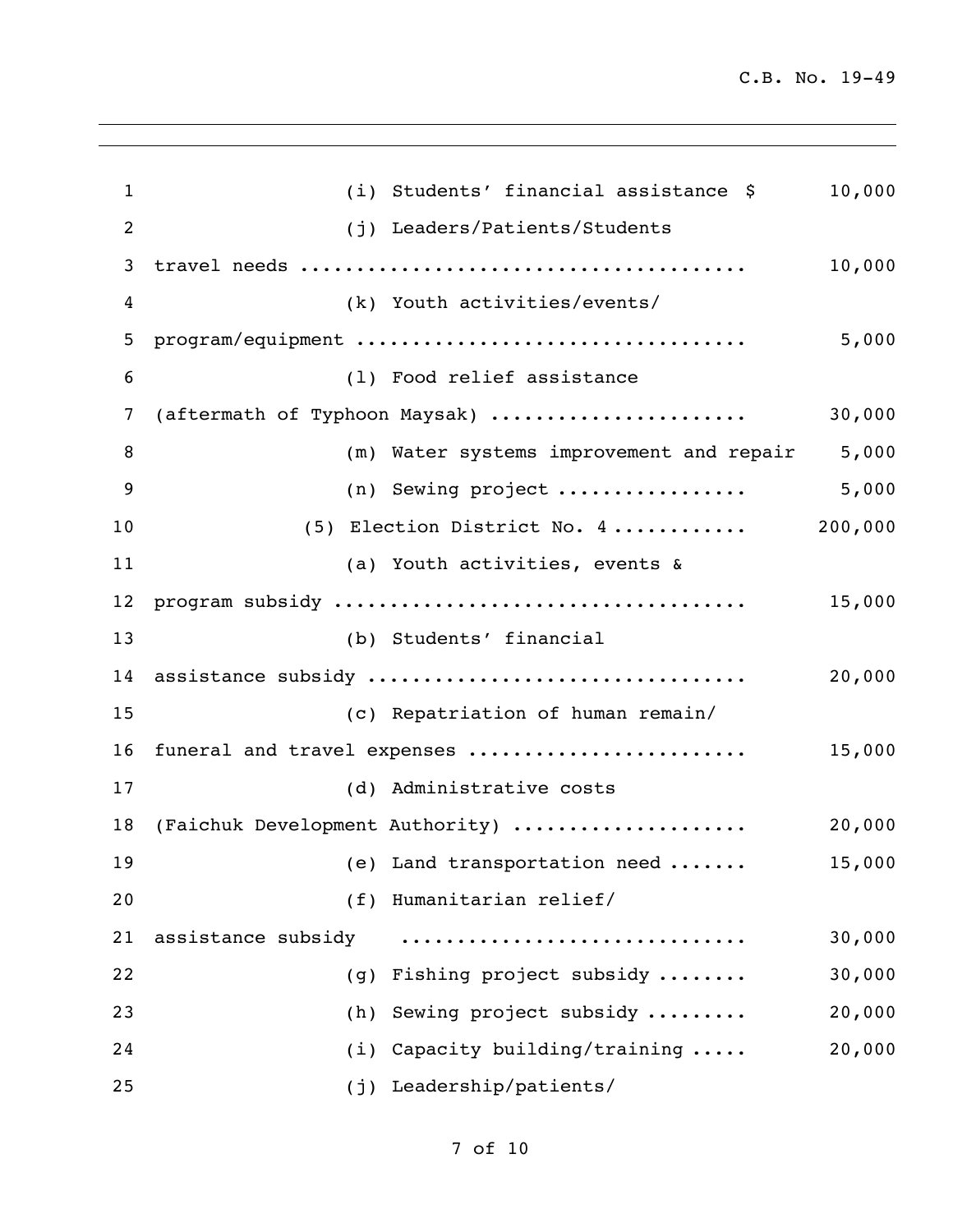| $\mathbf{1}$      | students travel expenses  \$                                      | 15,000  |
|-------------------|-------------------------------------------------------------------|---------|
| 2                 | (6) Election District No. 5                                       | 200,000 |
| 3                 | (a) Pharmaceutical, patient                                       |         |
| 4                 | referral and repatriation                                         | 50,000  |
| 5                 | (b) $POL/Freight/Charters$                                        | 40,000  |
| 6                 | (c) Outreach program                                              | 25,000  |
| 7                 | (d) Contractual Service for                                       |         |
| 8                 |                                                                   | 5,000   |
| 9                 | (e) Administrative support                                        |         |
| 10                | services (Election District No. 5)                                | 20,000  |
| 11                | (f) Northwest region goodwill                                     |         |
| $12 \overline{ }$ | games, events & activities                                        | 15,000  |
| 13                | (g) Participants travel need                                      |         |
| 14                | to Pacific Art Festival                                           | 10,000  |
| 15                | (h) Food relief program                                           | 20,000  |
| 16                | (i) Protected Areas &                                             |         |
| 17                | Sanctuaries project                                               | 15,000  |
| 18                | Section 6. Allotment and management of funds and lapse            |         |
|                   | 19 date. All funds appropriated by this act shall be allotted,    |         |
| 20                | managed, administered and accounted for in accordance with        |         |
| 21                | applicable laws, including, but not limited to, the Financial     |         |
| 22                | Management Act of 1979. The allottee shall be responsible for     |         |
| 23                | ensuring that these funds, or so much thereof as may be           |         |
| 24                | necessary, are used solely for the purpose specified in this      |         |
|                   | 25 act, and that no obligations are incurred in excess of the sum |         |

of 10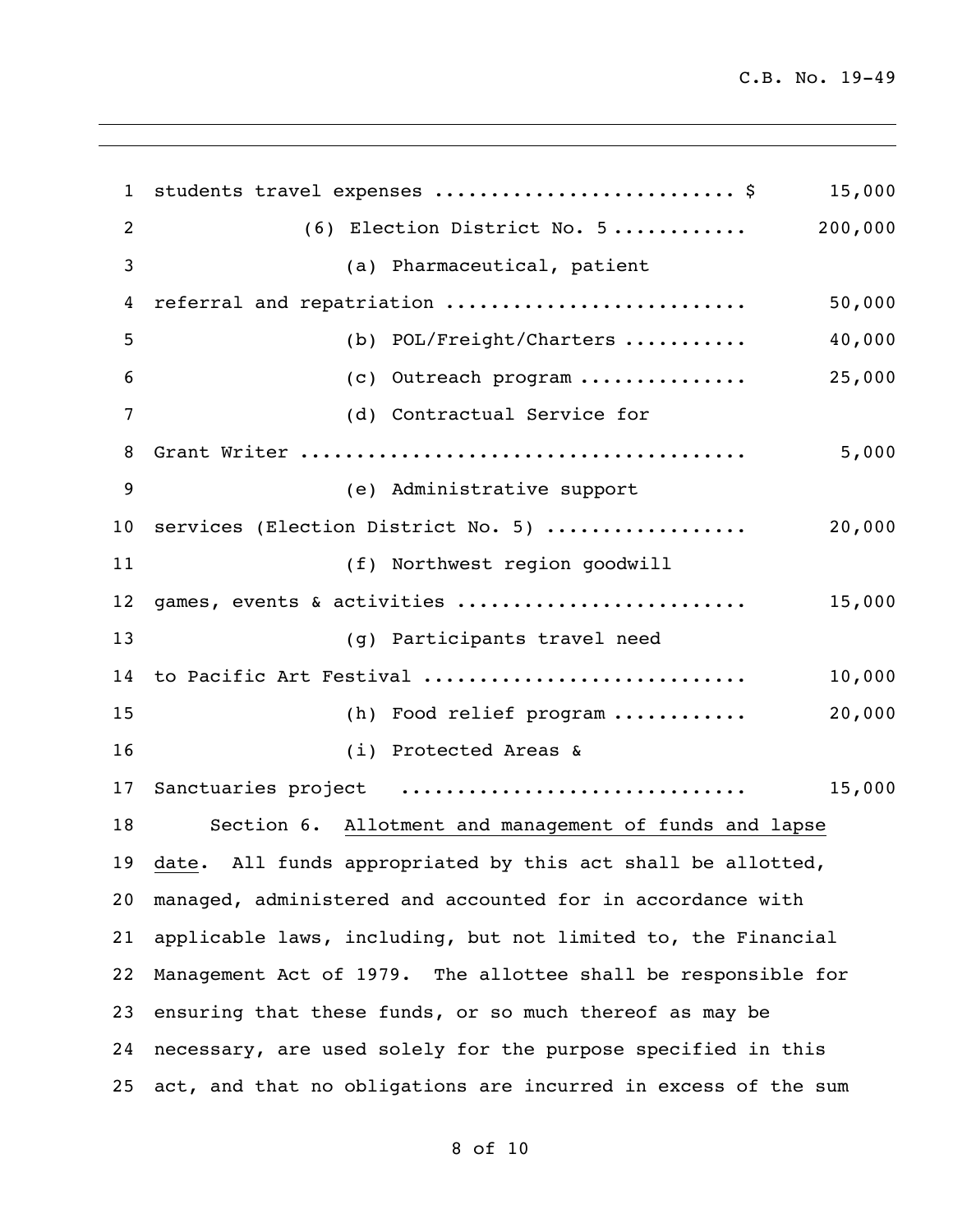appropriated. The allottee of the funds appropriated under section 2 of this act shall be the Governor of Yap State. The allottee of funds appropriated under sections 3 and 4 of this act shall be the President of the Federated States of Micronesia or his designee PROVIDED THAT the allottee of funds 6 appropriated under subsections  $3(a)$ ,  $(b)$ ,  $(c)$ ,  $(d)$ ,  $(e)$ ,  $(f)$ , (q), (h), (i), (j) and (k) of this allottee of funds appropriated under subsections 4(2)(a) and 4(2)(d) of this act shall be the Pohnpei Transportation Authority. The allottee of funds appropriated under subsections 5(1), 5(3) and 5(6) of this act shall be the Governor of Chuuk State or his designee. The allottee of funds appropriated under subsection 5(2) of this act shall be the Mortlock Islands Development Authority. The allottee of funds appropriated under subsection 5(4) of this act shall be the Southern Namoneas Development Authority. The allottee of funds appropriated under subsection 5(5) of this act shall be the Faichuk Development Authority. The authority of the allottee to obligate funds appropriated by this act shall lapse on September 30, 2017.